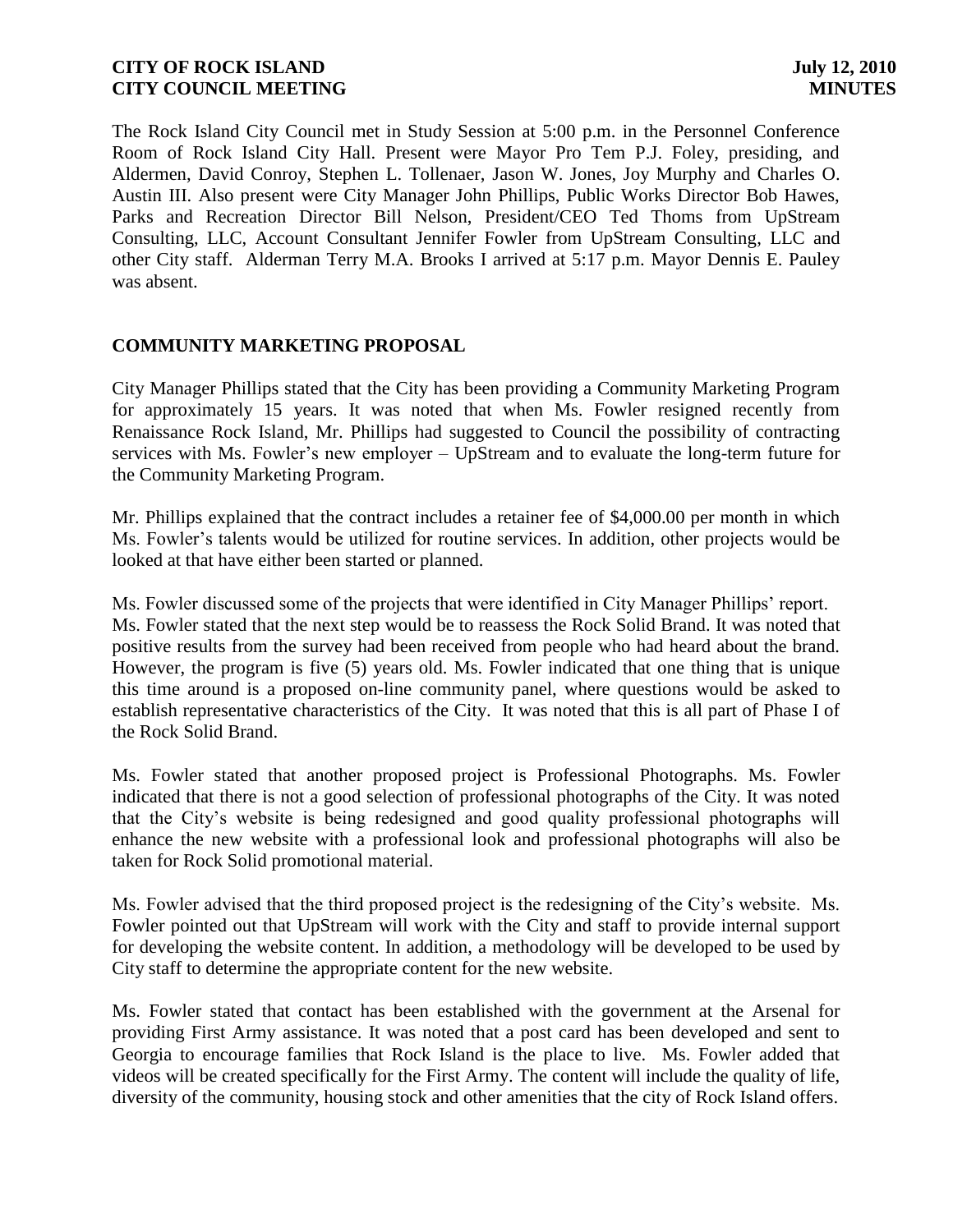Council discussed the proposed projects as it relates to the reassessment of the Rock Solid Brand and timelines as it relates to the completion of the projects. Mr. Thoms and Council discussed some of the details of the proposal and technical aspects as it relates to the Professional Photographs and quality concerning the new City website and the Rock Solid Brand. The First Army was discussed as it relates to marketing. Council also discussed economic development as it relates to utilizing the Rock Solid Brand.

# **MILL CREEK**

City Manager Phillips stated that the situation with Mill Creek poses serious risks and challenges to the City, particularly to the whole Southwest part of the community. Mr. Phillips then inquired upon Public Works Director Bob Hawes to review the issues regarding Mill Creek.

Mr. Hawes referred to the 2005 aerial photograph of the Southwest area and Mill Creek, and discussed some of the background information regarding Mill Creek and the South Slough. Mr. Hawes then explained that the Illinois and Mississippi Canal was constructed near Milan and the tow path prevented Mill Creek from entering the Rock River. Mr. Hawes advised that the problem was addressed by diverting Mill Creek into the South Slough for a while. It was noted that as a result, flooding increased in Milan. Mr. Hawes stated that the Corps of Engineers came in and addressed the flooding problem in Milan by constructing the Mill Creek-South Slough Flood Damage Reduction Project. It was noted that the Corps built this project and kept the channel clean. Mr. Hawes stated that they continued to maintain the channel until the mid 1980's.

Mr. Hawes advised that in the mid 1980's, the Corps petitioned Congress to de-authorize the project and they stopped maintaining it. Mr. Hawes stated that by that time, the Milan flood protection system had been built and Mill Creek had been pumped through again to the Rock River. It was noted that the Corps of Engineers believed that the problem was gone for the Village of Milan. Mr. Hawes reiterated that the Corps of Engineers had petitioned Congress to de-authorize the project and Congress refused their petition. It was noted that in light of the decision by Congress, the Corps of Engineers discontinued maintenance on the project. Mr. Hawes pointed out that the failure to maintenance the project has caused flooding.

Mr. Hawes advised that the City has tried for a number of years to get the Corps of Engineers to maintenance the project again. It was noted that at one time, the Corps had offered a grant program, but the City was told that the grant program could not be used because it is an authorized project. Mr. Hawes indicated that Congressman Hare helped the City secure federal support of approximately \$400,000.00 about three (3) years ago to do the work. The Corps used part of the money to do an environmental study. It was concluded from the study that the cost ratio did not warrant the Corps to do anything. Mr. Hawes stated that the primary reason is due to the cost being \$42 million dollars, in which \$6 million dollars would be for opening up the creek again and \$36 million dollars for the wetland mitigation. Mr. Hawes stated that they would have to do the mitigation because they stopped maintaining it and now there is 500 acres of wetlands.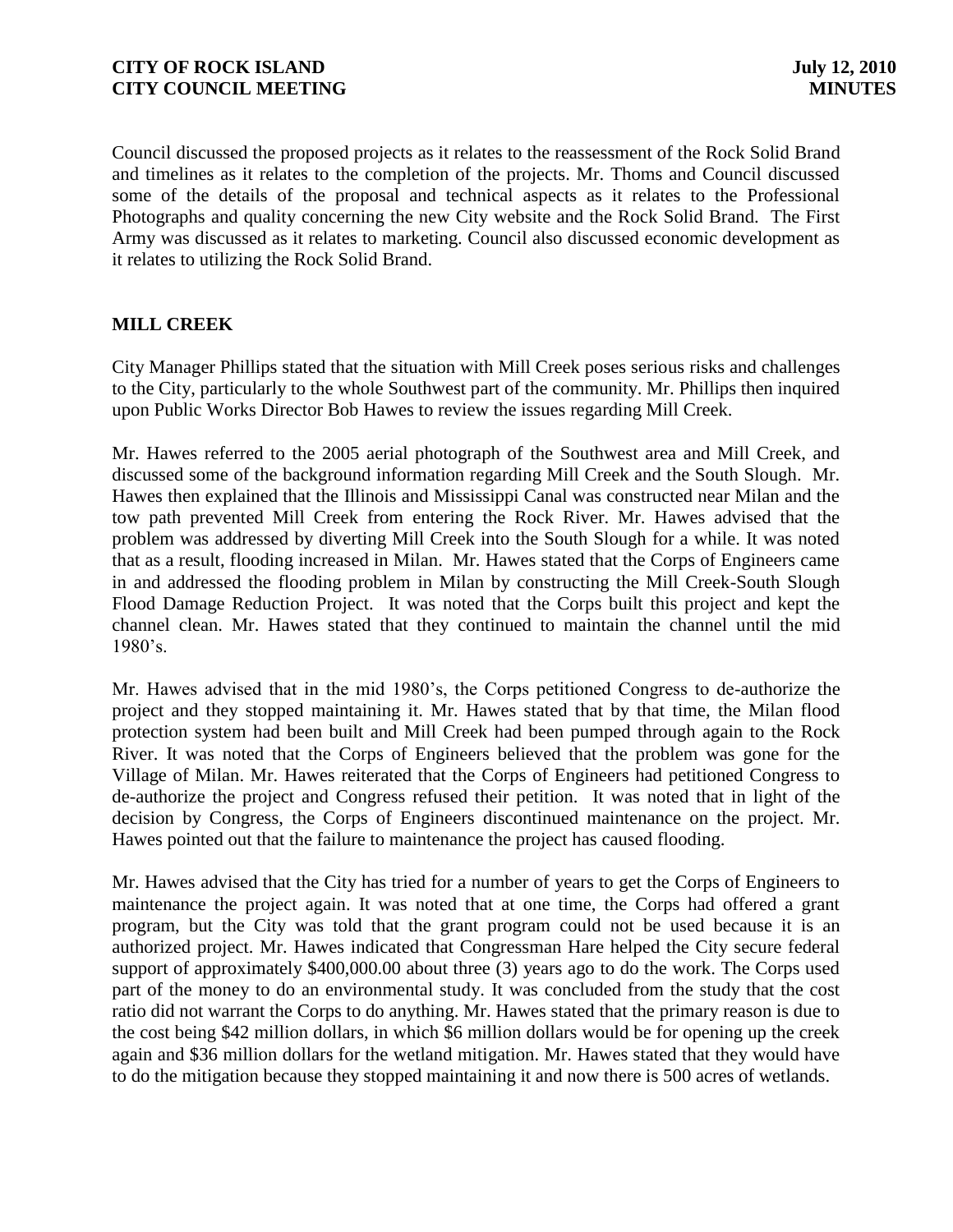Mr. Hawes indicated that this creates problems for the City. The utilities are not meant to be under a lake. It was noted that in the wintertime, the shallow lake freezes and if there is a plug or leak on one of those lines under the lake, it would be hard to find it.

Council discussed the problem as it relates to the utility pipeline and flooding on developable land.

Mr. Hawes stated that there are ways to address the symptoms, but the City does not have any way that is known at this time to address the solution to the problems.

Mr. Hawes indicated that the best solution to treat the symptoms regarding the utilities is the construction of causeways on top of the pipelines. Mr. Hawes stated that he doesn't know if there is a way to treat the symptoms of the developable land other than possibly building a levee system.

Council further discussed the problem regarding the flooding on developable land and maintaining the area as it relates to the Corps of Engineers. In addition, Council discussed the Corps of Engineers' position of having sovereign immunity as it relates to them not having to maintain the area.

# **SCHWIEBERT RIVERFRONT PARK POLICIES**

City Manager Phillips inquired upon Parks and Recreation Director Bill Nelson to review policies and procedures for utilizing Schwiebert Riverfront Park.

Mr. Nelson stated that with the opening of Schwiebert Riverfront Park, the process for renting the park area was explored.

Mr. Nelson stated that Schwiebert Riverfront Park is very different from the other parks in the City. It is similar in the way that special events are allowed to be held in other parks, but there are many differences. It was noted that most parks are used or rented for various reasons including ball fields for ball games, shelters for picnics and playgrounds for play areas. It was noted that most requests for the use of a park for an activity that is not its intended purpose are approved by the Park Board as a special event request. Mr. Nelson added that Schwiebert Riverfront Park was built to be rented for a number of activities with the intention of people being there.

Mr. Nelson explained that information regarding special events policies was collected from several park and recreation departments, procedures used by local communities and the District's policy for use of the Plaza. It was noted that as a result, the application process is somewhat lengthy and designed to generate revenue to offset rental and programming costs. Mr. Nelson commented that fees were also reviewed. It was noted that as a result, a new policy has been set up for special events at Schwiebert Riverfront Park.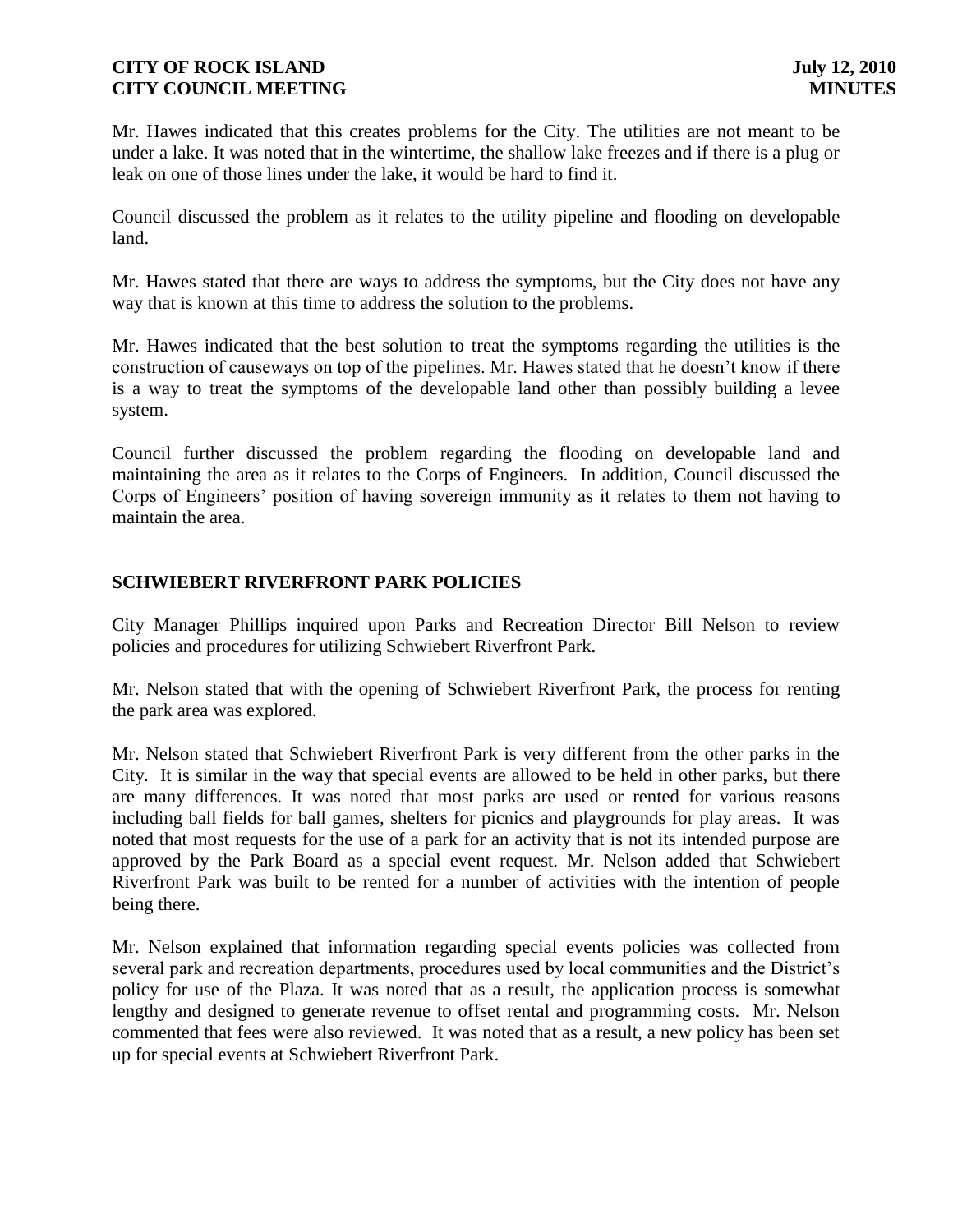Mr. Nelson explained the application process. It was noted that special event requests require a \$25.00 application fee and deposit and permit fees are also required. It was noted that the Parks and Recreation Department does have the option of cosponsoring an event. Mr. Nelson added that it was the thought to also have the ability to sell alcohol at a special event. Mr. Nelson explained that if they chose to have alcohol at the event, this would have to go through the Park Board first for approval and then to the Liquor Commissioner for his approval.

Council discussed maintenance as it relates to costs concerning the park, security as it relates to special events and the opening and closing times of the park, the ability to serve alcohol at special events in the park and programming and vendors as it relates to operational costs and revenue.

Mr. Nelson stated that there will be times when special events will take place at the park where alcohol may want to be served. Mr. Nelson stated that the thought is to have caterers provide the service for alcoholic beverages. Mr. Nelson explained that when there is a special event being held and alcohol will be sold, the Parks and Recreation Department has the ability to purchase a permit for \$25.00 a day for up to three (3) consecutive days for that event. However, no organization can be issued more than one temporary permit during a 30 day period. It was noted that if a sponsor has more than one event in a 30 day period, then it would cost \$100.00 a day for that permit.

Mr. Nelson stated that the State has a catering license option that allows for the sale of alcohol. The City has an individual activity license for the sale of alcohol, but does not have a catering license for the year. Mr. Nelson pointed out that the idea is to add an option to the liquor license ordinance for a catering license. This would enable a caterer or Parks and Recreation to be able to cater alcohol, identify a specific place to do that and pay for only one (1) license for the year from the State and City.

Mr. Phillips stated that only current businesses that have a liquor license would be permitted to purchase the caterer's license. It was noted that the caterer's license is not intended to take the place of a current license, as catering an event is only intended to be used for special short term events that are not a daily business activity.

Council discussed the catering license option as it relates to special events in Schwiebert Riverfront Park. After more discussion, City Manager Phillips stated that at the next Council meeting (July  $26<sup>th</sup>$ ), something would be on the Agenda regarding a caterer's license.

### **ADJOURNMENT**

A motion made by Alderman Tollenaer and seconded by Alderman Brooks to adjourn the meeting carried on a roll call vote. Those voting Aye being Alderman Brooks, Alderman Conroy, Alderman Foley, Alderman Tollenaer, Alderman Jones, Alderwoman Murphy and Alderman Austin; those voting No, none. The meeting was adjourned at 6:25 p. m.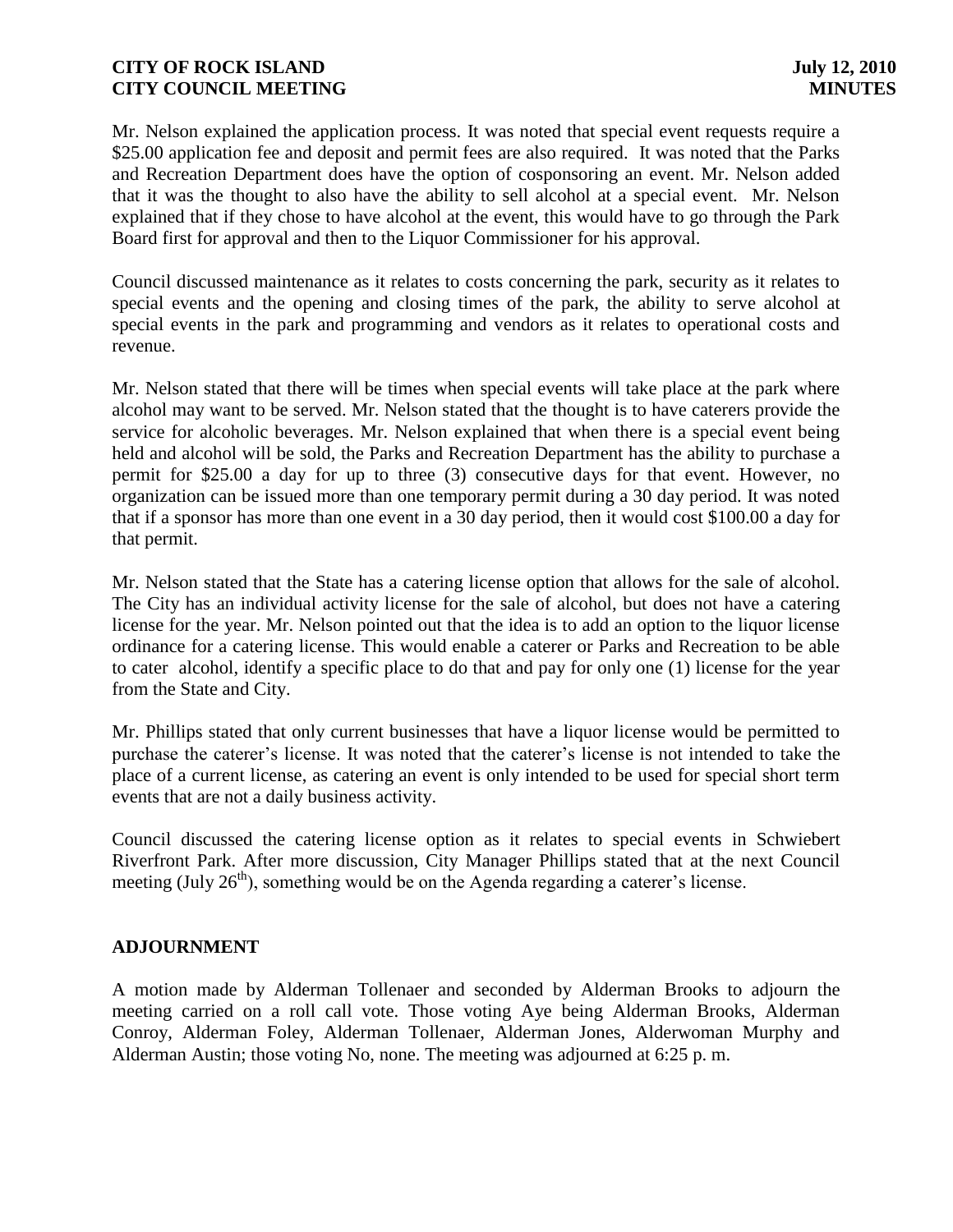# **CITY OF ROCK ISLAND** July 12, 2010<br> **CITY COUNCIL MEETING CITY COUNCIL MEETING**

\_\_\_\_\_\_\_\_\_\_\_\_\_\_\_\_\_\_\_\_\_\_\_\_\_\_\_\_\_\_ Aleisha L. Patchin, City Clerk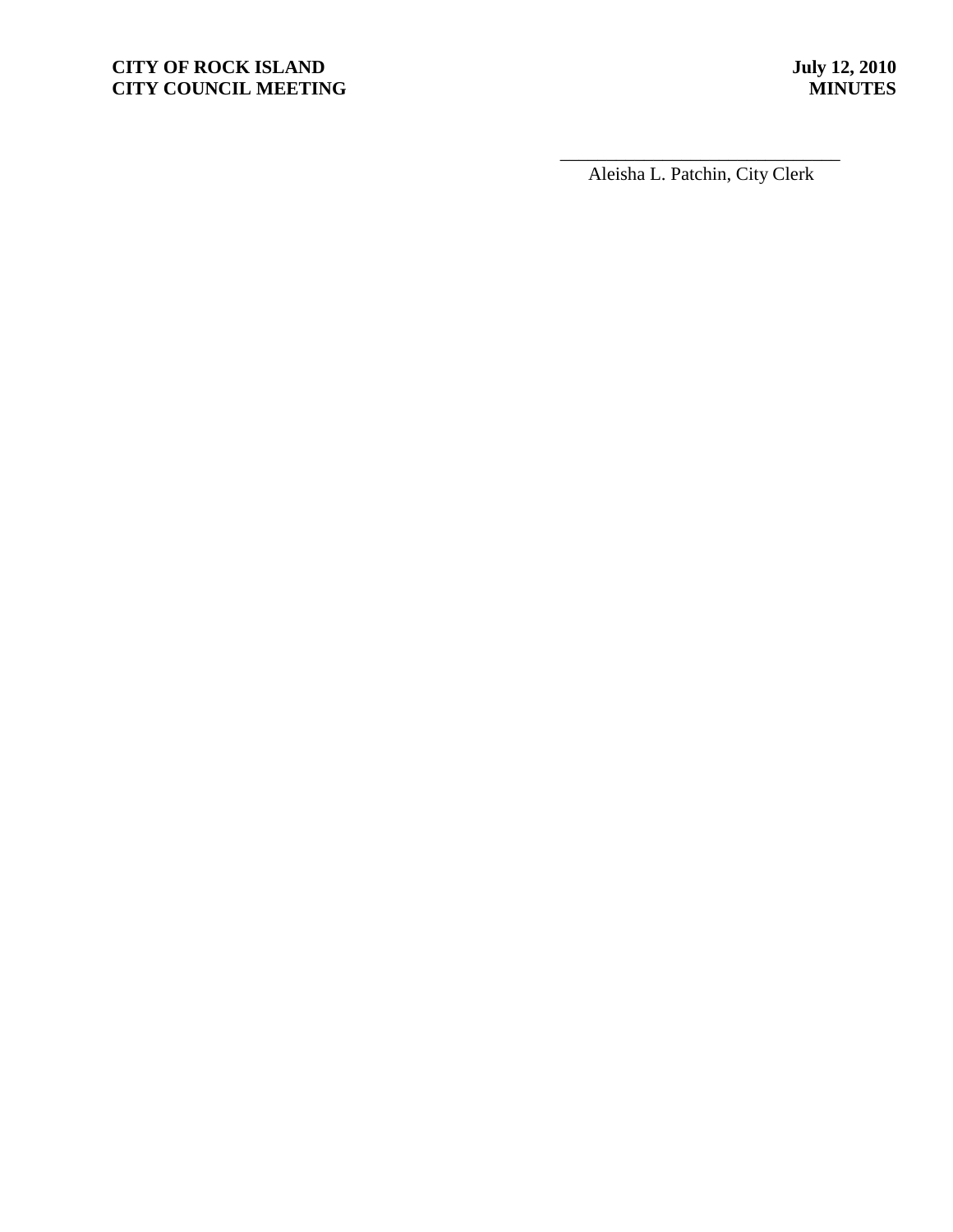Rock Island City Council met in regular session at 6:45 p.m. in Council Chambers of Rock Island City Hall. Present were Mayor Pro Tem P.J. Foley, presiding, and Aldermen Terry M.A. Brooks I, David Conroy, Stephen L. Tollenaer, Jason W. Jones, Joy Murphy and Charles O. Austin III. City Manager John Phillips was also present. Mayor Dennis E. Pauley was absent.

### **Introductory Proceedings**

Mayor Pro Tem Foley called the meeting to order and led in the Pledge of Allegiance to the Flag of the United States of America. Mayor Pro Tem Foley gave the Invocation.

### Agenda Item #5 **Minutes of the Meeting of June 21, 2010.**

A motion was made by Alderman Austin and seconded by Alderman Jones to approve the Minutes of the Meeting of June 21, 2010 as printed. The motion carried by the following Aye and No vote; those voting Aye being Alderman Brooks, Alderman Conroy, Alderman Foley Alderman Tollenaer, Alderman Jones, Alderwoman Murphy and Alderman Austin; those voting No, none.

Note: Originally, Update Rock Island was not noted on the Agenda for this Monday evening. Mayor Pro Tem Foley presented Update Rock Island for Monday, July 12, 2010, which follows:

Mayor Pro Tem Foley indicated that on July 3, 2010, Schwiebert Riverfront Park became officially open for public use. Participating in the ribbon cutting ceremony was former Mayor Mark Schwiebert, Mayor Dennis E. Pauley, City Council, Park Board and City staff. It was noted that many children were also in attendance. Mayor Pro Tem Foley stated that a big cheer from the crowd was heard after the ribbons were cut and confetti with fireworks began the celebration. Mayor Pro Tem Foley noted that new park users enjoyed playing in the water fountains, trying out the new electronic playground equipment, walking along the river walk and enjoying the excellent river views.

Mayor Pro Tem Foley offered that portions or all of Schwiebert Riverfront Park can be rented for special events. Please contact Rock Island Parks and Recreation at (309) 732-7275 for more information.

Mayor Pro Tem Foley stated that the King Center has been a resource for youth and families in the Quad Cities to nurture dreams, build community and change lives. It was noted that in 35 years, the King Center programs have evolved to meet the needs of the community but the building has not changed.

Mayor Pro Tem Foley advised that the Martin Luther King Jr. Community Center Expansion project will allow the enhancement of afterschool activities, job training, mentoring, community services and others. It was noted that the design will allow for 200 youth to be served daily onsite along with over 250 adults. The facility will be flexible to meet a variety of needs and offer a revitalized resource to the community.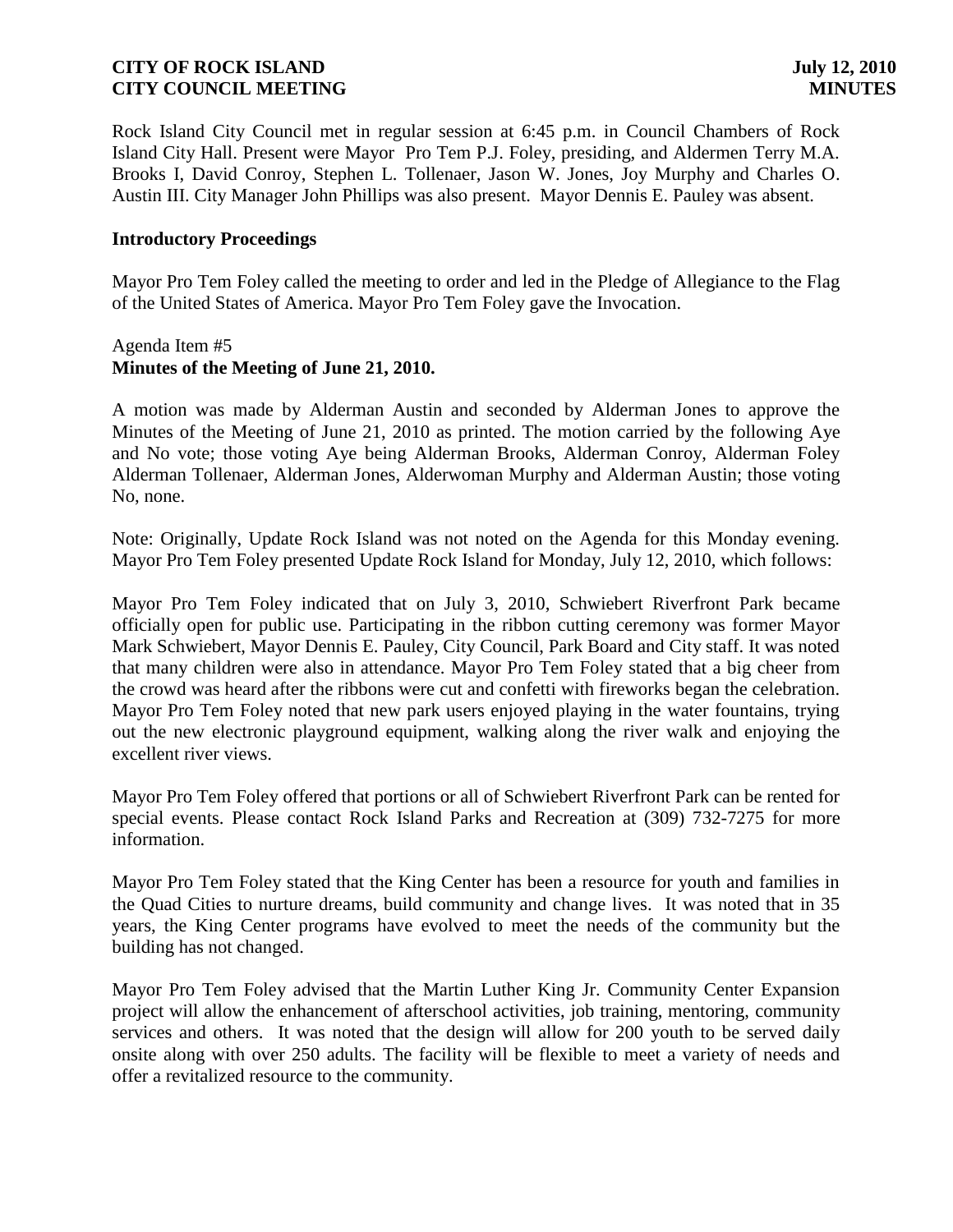Mayor Pro Tem Foley commented that construction, renovation and related expenses are projected to total \$3.6 million dollars. It was noted that to date, the King Center has secured \$3.3 million dollars toward their goal including funding from the City of Rock Island, the Department of Housing and Urban Development (via Congressman Hare), the State of Illinois (via Senator Jacobs) and gifts and pledges from donors.

Mayor Pro Tem Foley stated that \$300,000.00 is left to raise in order to fully fund the project. The Mayor Pro Tem commented that the Martin Luther King Center now turns to the community to reach its goal. Mayor Pro Tem Foley indicated that supporters can choose to give to this project via pledge (payable over the next three (3) years), by online donation or by calling the King Center at (309) 732- 2999.

It was noted that for more information on the King Center campaign, contact Jerry Jones at 732- 2999.

Mayor Pro Tem Foley stated that Lunchtime on the Plaza has returned again this year. It was noted that the Lunchtime on the Plaza series features local musicians performing on the Great River Plaza stage from 11:30 a.m. to 1:00 p.m. on Wednesdays in June and goes through August. It was noted that local restaurants will offer lunchtime specials for people to enjoy their lunch outside along with musical accompaniment. The series is free to the public.

### Agenda Item #6

# **Public Hearing on the 2010 Amendment to the Rock Island Downtown Tax Increment Financing Plan and Project.**

Mayor Pro Tem Foley closed the regular meeting at 6:46 p.m. and opened a Public Hearing on the 2010 Amendment to the Rock Island Downtown Tax Increment Financing Plan and Project.

Community and Economic Development Director Greg Champagne stepped forward. Mr. Champagne stated that the purpose of the Public Hearing is to solicit comments and hear comments regarding an amendment that has been proposed to the 1985 Downtown Tax Increment Financing Plan. Mr. Champagne advised that the TIF was adopted in 1985 when the Downtown TIF district was put in place. It was noted that under state law, the TIF districts can run for 23 year unless special legislation is passed by the General Assembly, which extends the life after TIF for an additional 12 years. Mr. Champagne noted that the action was taken in June of 2000 and the TIF has a life extending to the year 2020.

Mr. Champagne advised that one thing that needs to be done and is currently out of sync with the current TIF plan is to amend the budget. Mr. Champagne added that the budget was put together in 1985 and it does not match very well with what needs to be done today and in the future.

Mr. Champagne pointed out that the main thing the City is doing with this amendment is changing the budget. It was noted that \$36.2 million dollars is projected in expenditures over the next 10 years. Mr. Champagne commented that the TIF has been a very valuable development tool in the Downtown. Mr. Champagne stated that after the Public Hearing, the next step will be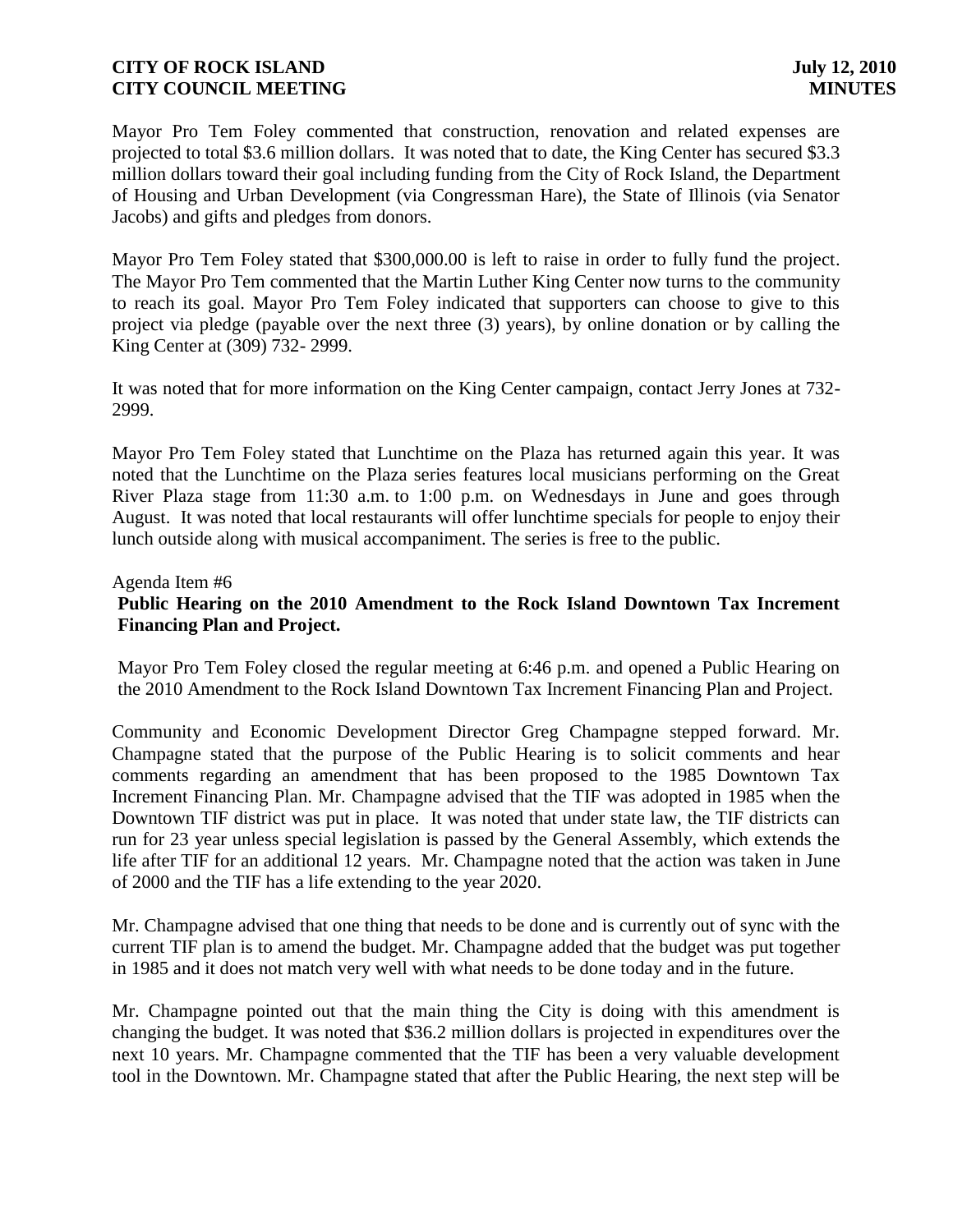to pass the ordinance amending the plan, which will come back on the July  $26<sup>th</sup>$  Agenda for Council action.

Mayor Pro Tem Foley inquired as to whether there was anyone who wished to speak in favor of the amendment to the Rock Island Downtown Tax Increment Financing Plan and Project. No one stepped forward.

Mayor Pro Tem Foley then inquired as to whether there was anyone who wished to speak in opposition to the amendment to the Rock Island Downtown Tax Increment Financing Plan and Project. No one stepped forward.

With no persons present to speak in favor of, or in opposition to the amendment to the Rock Island Downtown Tax Increment Financing Plan and Project, Mayor Pro Tem Foley closed the Public Hearing and reconvened the regular meeting at 6:51 p.m.

### Agenda Item #7

# **A Special Ordinance amending a Special Ordinance by eliminating 20 handicapped parking spaces in the City of Rock Island.**

It was moved by Alderman Jones, seconded by Alderwoman Murphy to consider, suspend the rules and pass the ordinance. The motion carried by the following Aye and No vote: those voting Aye being Alderman Brooks, Alderman Conroy, Alderman Foley, Alderman Tollenaer, Alderman Jones, Alderwoman Murphy and Alderman Austin; those voting No, none.

# Agenda Item #8 **CLAIMS**

It was moved by Alderman Austin, seconded by Alderman Jones to accept the following reports and authorize payment as recommended. The motion carried by the following Aye and No vote: those voting Aye being Alderman Brooks, Alderman Conroy, Alderman Foley, Alderman Tollenaer, Alderman Jones, Alderwoman Murphy and Alderman Austin; those voting No, none.

- a. Report from the Administrative Services Department regarding payment in the amount of \$6,096.00 to Konecky, Koenig, Kutsunis and Weng for legal services rendered for June 2010.
- b. Report from the Public Works Department regarding payment in the amount of \$72,000.00 to State of Illinois for the annual NPDES fees. (174)
- c. Report from the Public Works Department regarding payment in the amount of \$13,011.29 to Miller Trucking & Excavating for abandonment of the water main on  $46<sup>th</sup>$  Street (1<sup>st</sup> Street Moline) and  $4<sup>th</sup>$  Avenue. (178)
- d. Report from the Public Works Department regarding payment in the amount of \$4, 205.32 to Valley Construction Company for an emergency sanitary sewer repair on  $24<sup>th</sup>$  Street north of  $46<sup>th</sup>$  Avenue. (181)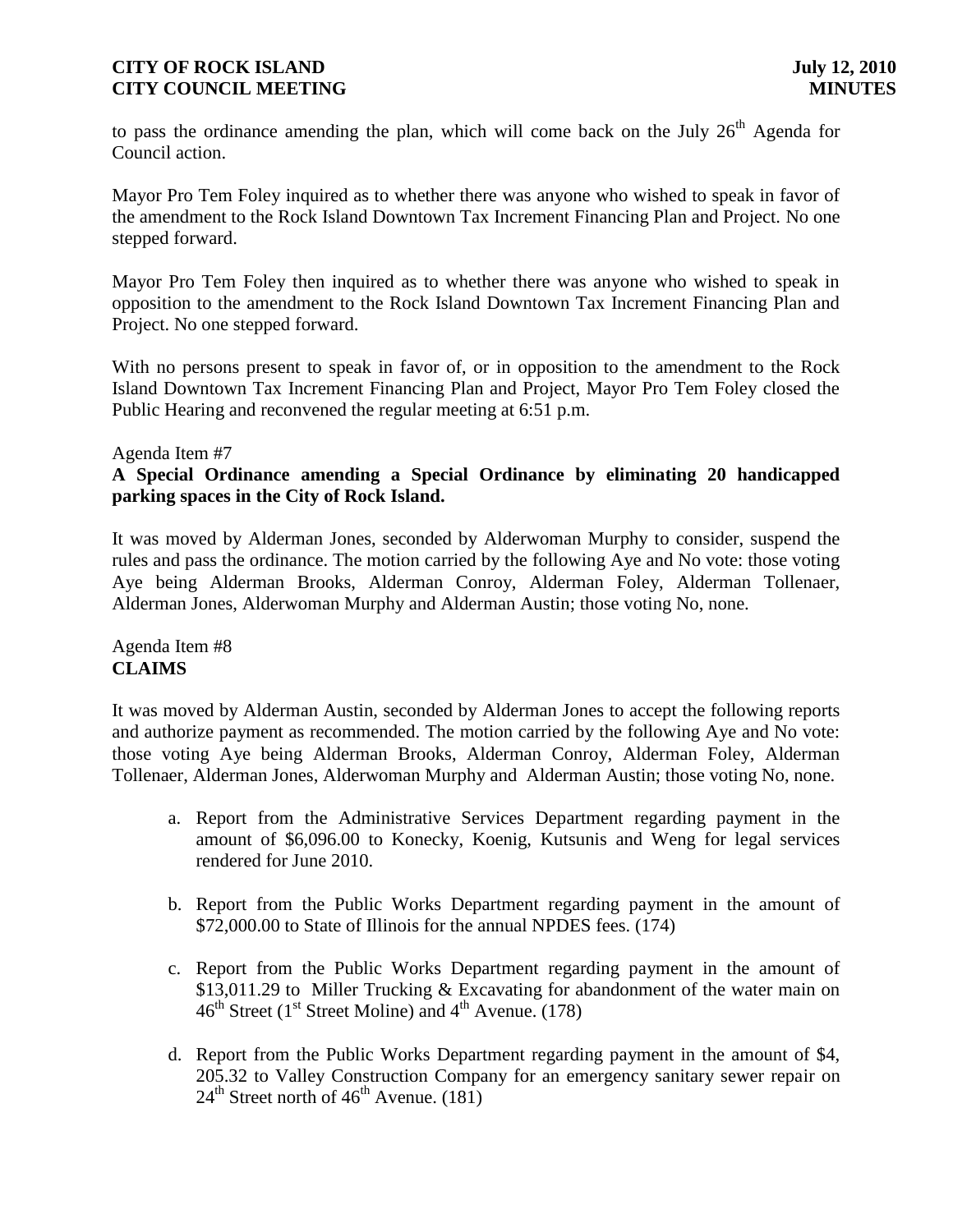- e. Report from the Public Works Department regarding payment in the amount of \$17,806.58 to Brandt Construction Company for an emergency sanitary sewer repair at  $4114 \, 29^{th}$  Avenue. (182)
- f. Report from the Public Works Department regarding payment in the amount of \$13,813.69 to Langman Construction, Inc. for an emergency repair to redirect the creek bottom and to protect edge of roadway at 8900 35<sup>th</sup> Street. (183)
- g. Report from the Public Works Department regarding payment in the amount of \$5,780.76 to KONE, Inc. for the maintenance agreement on the elevators at City Hall and the parking ramp. (187)
- h. Report from the Public Works Department regarding payment #2 in the amount of \$79,772.35 to Rock River Electric for services provided for the variable frequency drives for the Southwest Wastewater Treatment Plant. (193)
- i. Report from the Public Works Department regarding payment #2 in the amount of  $$234,900.90$  to Valley Construction for services provided for the  $14<sup>th</sup>$  Street resurfacing of  $35<sup>th</sup>$  to  $42<sup>nd</sup>$  Avenues,  $40<sup>th</sup>$  Avenue and  $14<sup>th</sup>$  Street to Watch Hill Road. (194)
- j. Report from the Public Works Department regarding payment #1 in the amount of \$22,204.00 to Mechanical Jobbers Marketing, Inc. for services provided for the 2010 Manhole Lining Program-phase II project. (195)
- k. Report from the Public Works Department regarding payment in the amount of \$3,435.46 to Langman Construction for services provided for the 2010 Water Service Repair Program at  $1548$   $29<sup>th</sup>$  Street. (196)
- l. Report from the Public Works Department regarding payment #3 and final in the amount of \$15,433.85 to Valley Construction Company for services provided for the Entry Way Signs project. (197)
- m. Report from the Public Works Department regarding payment #3 and final in the amount of \$63,503.18 to Valley Construction Company for services provided for the MidAmerican Substation Landscape Screen project. (198)

# Agenda Item #9 **Claims for the weeks of June 18 through July 8 in the amount of \$2,285,873.30.**

Alderman Tollenaer moved and Alderwoman Murphy seconded to allow the claims. The motion carried by the following Aye and No vote: those voting Aye being Alderman Brooks, Alderman Conroy, Alderman Foley, Alderman Tollenaer, Alderman Jones, Alderwoman Murphy and Alderman Austin; those voting No, none.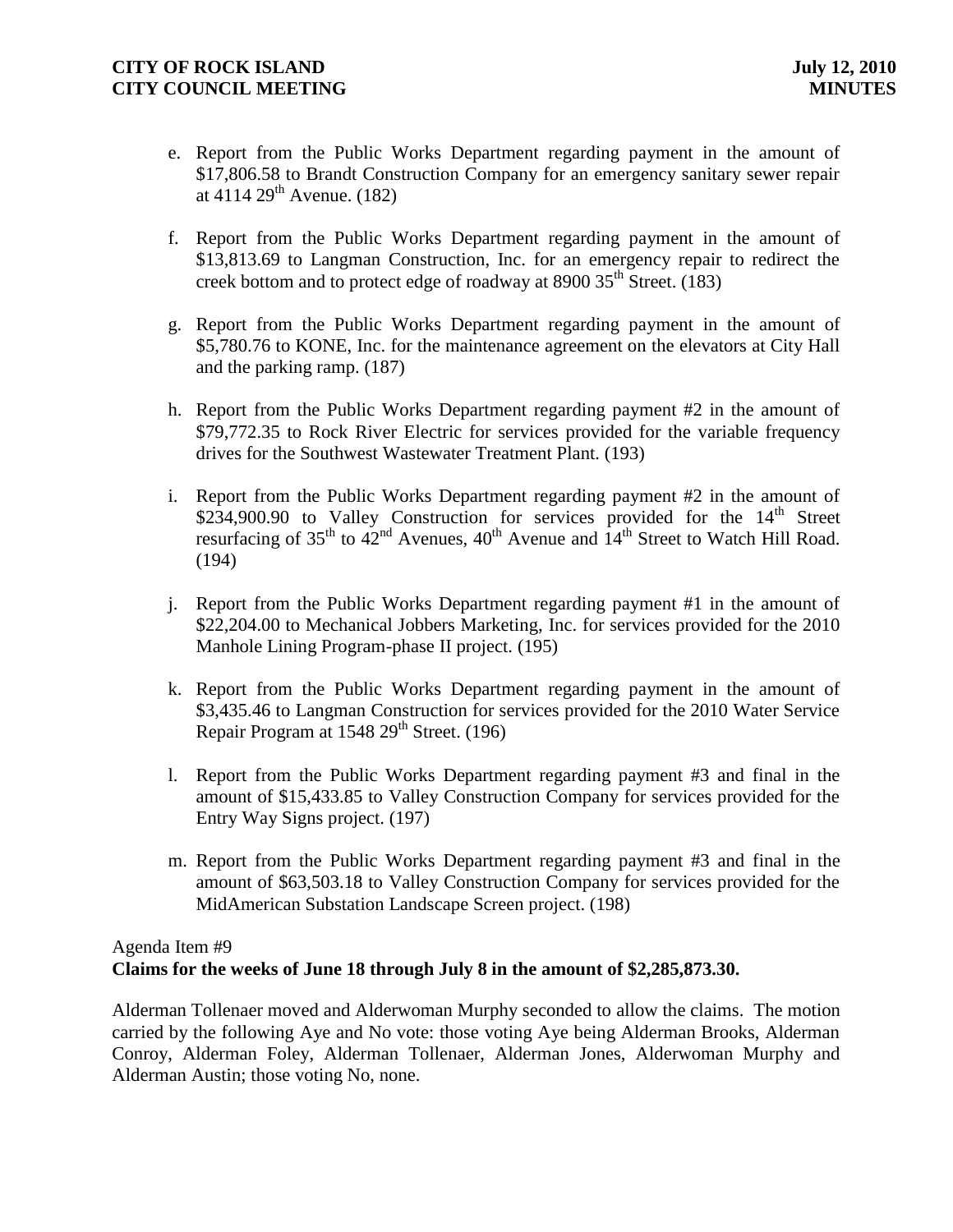#### Agenda Item #10

### **Payroll for the weeks of June 14 through June 27 in the amount of \$1,299,636.63.**

It was moved by Alderman Conroy, seconded by Alderman Tollenaer to allow the payroll. The motion carried by the following Aye and No vote: those voting Aye being Alderman Brooks, Alderman Conroy, Alderman Foley, Alderman Tollenaer, Alderman Jones, Alderwoman Murphy and Alderman Austin; those voting No, none.

#### Agenda Item #11

**Report from the Public Works Department regarding the purchase of a 2007 Chevy 550 chassis and 12 foot rescue body from Alexis Fire Equipment, Inc. in an amount not to exceed \$150,000.00.**

It was moved by Alderwoman Murphy, seconded by Alderman Conroy to waive the bidding process as recommended, approve purchase and authorize the current 1995 Ford Rescue Truck to be declared as surplus and traded-in.

City Attorney Konecky stated that an ordinance would be needed to declare the current 1995 Ford Rescue Truck as surplus; it should be referred to the City Attorney for an ordinance.

The motion reads as follows:

It was moved by Alderwoman Murphy, seconded by Alderman Conroy to waive the bidding process as recommended, approve purchase, authorize the current 1995 Ford Rescue Truck to be declared as surplus and traded-in and refer to the City Attorney for an ordinance. The motion carried by the following Aye and No vote: those voting Aye being Alderman Brooks, Alderman Conroy, Alderman Foley, Alderman Tollenaer, Alderman Jones, Alderwoman Murphy and Alderman Austin; those voting No, none.

Agenda Item #12

### **Report from the Public Works Department regarding the purchase of refuse packer parts from R-Now Refuse and Recycling Company, Inc. in the amount of \$9,339.07.**

Alderman Conroy moved and Alderman Austin seconded to approve the purchase as recommended. The motion carried by the following Aye and No vote: those voting Aye being Alderman Brooks, Alderman Conroy, Alderman Foley, Alderman Tollenaer, Alderman Jones, Alderwoman Murphy and Alderman Austin; those voting No, none.

#### Agenda Item #13

# **Report from the Public Works Department regarding bids for the joint purchase of utility supplies, recommending the bids be awarded to Utility Equipment, Zimmer & Francescon and J&R Supply in the combined amount of \$45,434.66.**

It was moved by Alderwoman Murphy, seconded by Alderman Jones to award the bids as recommended and authorize purchases. The motion carried by the following Aye and No vote: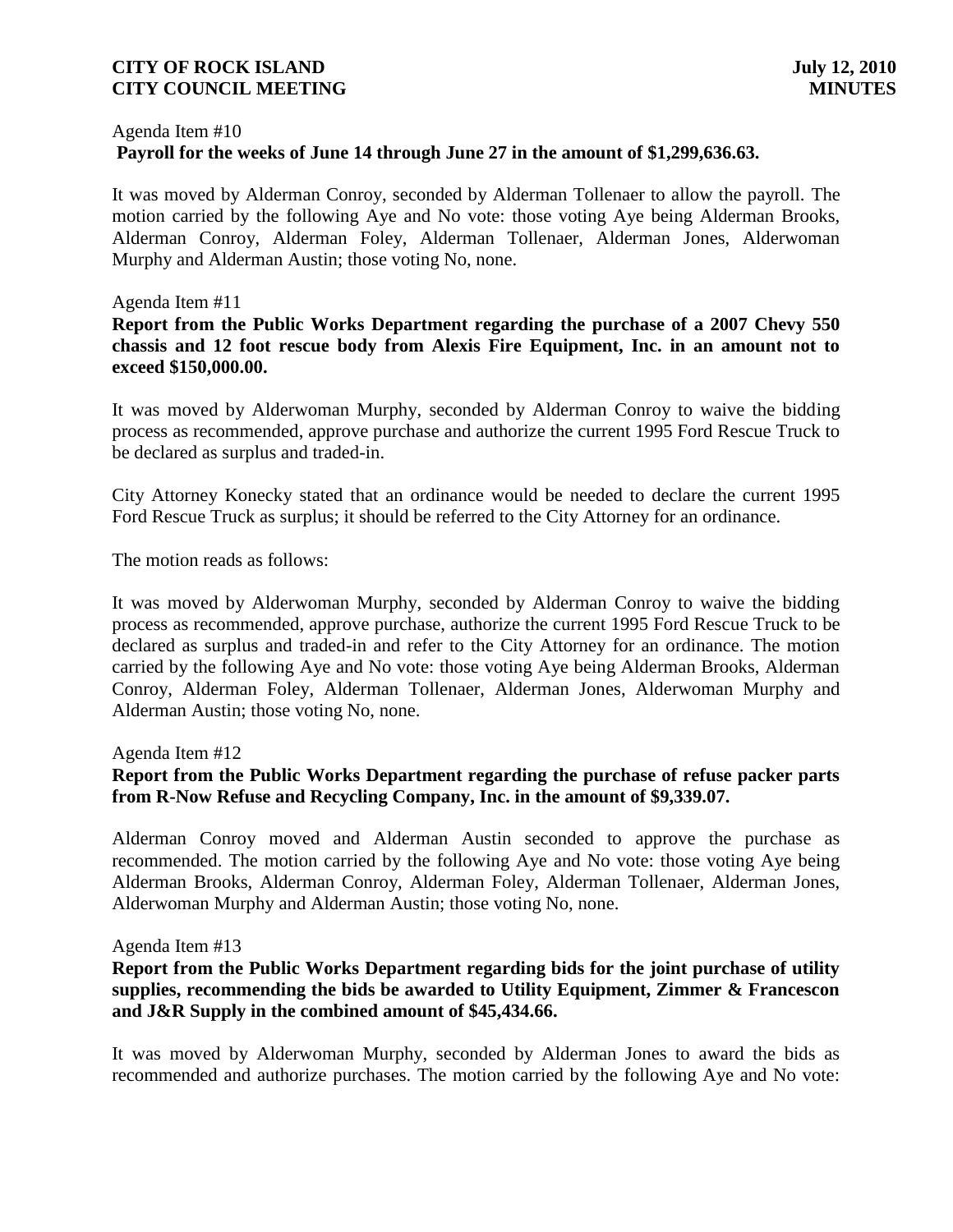those voting Aye being Alderman Brooks, Alderman Conroy, Alderman Foley, Alderman Tollenaer, Alderman Jones, Alderwoman Murphy and Alderman Austin; those voting No, none.

#### Agenda Item #14

# **Report from the Public Works Department regarding bids for the purchase of four (4) 2010 Autocar/Labrie automated refuse packers, recommending the bid be awarded to Elliott Equipment Company in the amount of \$833,544.00.**

Alderman Jones moved and Alderman Conroy seconded to award the bid as recommended, approve purchase, authorize the current four (4) Condor/Bridgeport automated refuse packers to be declared as surplus and traded-in and refer to the City Attorney for an ordinance. The motion carried by the following Aye and No vote: those voting Aye being Alderman Brooks, Alderman Conroy, Alderman Foley, Alderman Tollenaer, Alderman Jones, Alderwoman Murphy and Alderman Austin; those voting No, none.

#### Agenda Item #15

### **Report from the Public Works Department regarding bids for re-roofing of the Filter Building at the Water Treatment Plant, recommending the bid be awarded to Sterling Commercial Roofing, Inc. in the amount of \$12,800.00**.

It was moved by Alderman Conroy, seconded by Alderman Tollenaer to award the bid as recommended and authorize the City Manager to execute the contract documents. The motion carried by the following Aye and No vote: those voting Aye being Alderman Brooks, Alderman Conroy, Alderman Foley, Alderman Tollenaer, Alderman Jones, Alderwoman Murphy and Alderman Austin; those voting No, none.

#### Agenda Item #16

# **Report from the Public Works Department regarding bids for the sidewalk on east side of 20th Street from 13th to 16th Avenue, recommending the bid be awarded to Langman Construction, Inc. in the amount of \$52,451.50.**

Alderman Austin moved and Alderman Conroy seconded to award the bid as recommended and authorize the City Manager to execute the contract documents. The motion carried by the following Aye and No vote: those voting Aye being Alderman Brooks, Alderman Conroy, Alderman Foley, Alderman Tollenaer, Alderman Jones, Alderwoman Murphy and Alderman Austin; those voting No, none.

#### Agenda Item #17

### **Report from the Public Works Department regarding joint bids for the 2011-2015 landfill disposal services, recommending the bid be awarded to Millennium Waste, Inc. in the amounts stated in the report**.

It was moved by Alderwoman Murphy, seconded by Alderman Conroy to award the bid as recommended and authorize the City Manager to execute the contract documents. The motion carried by the following Aye and No vote: those voting Aye being Alderman Brooks, Alderman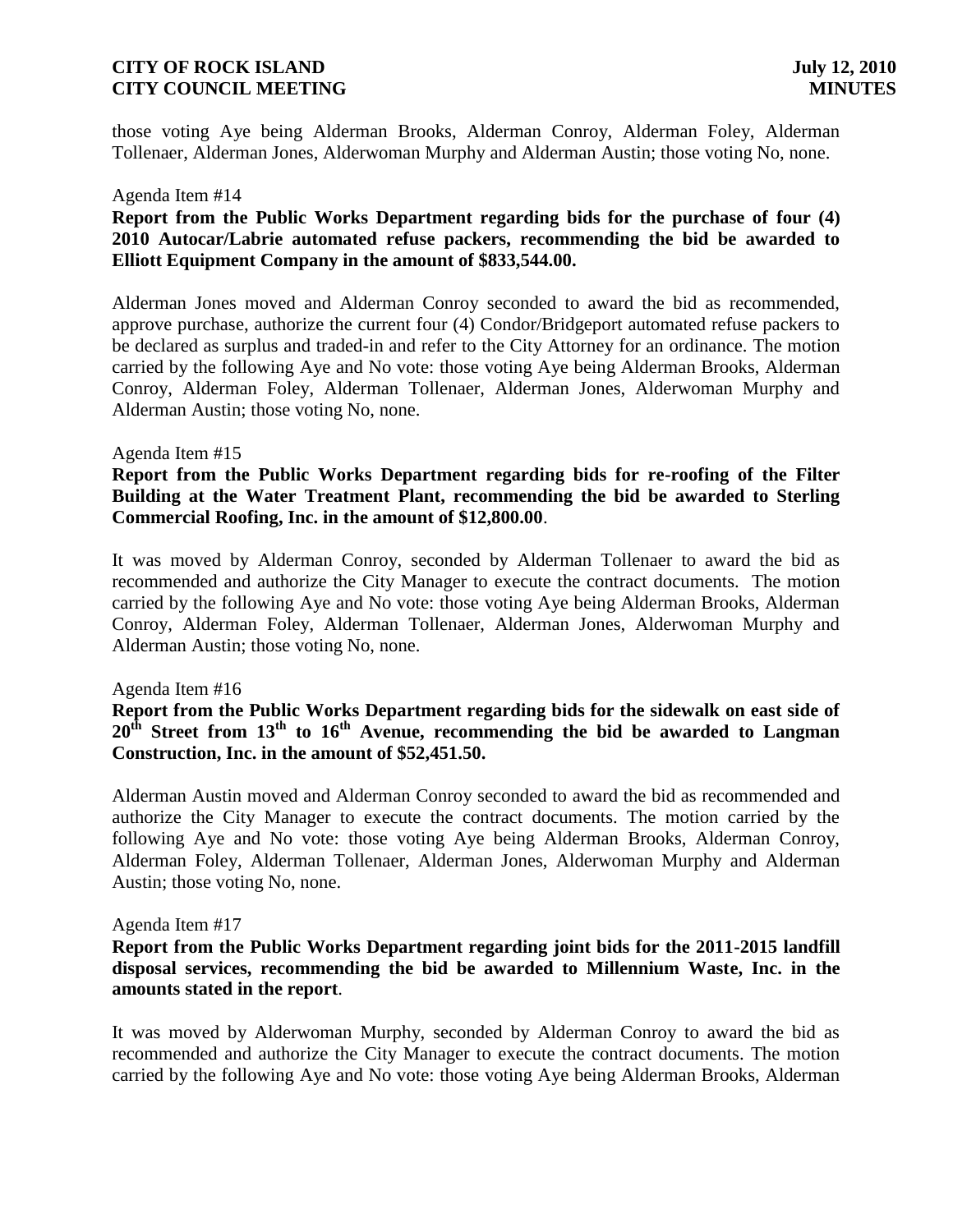Conroy, Alderman Foley, Alderman Tollenaer, Alderman Jones, Alderwoman Murphy and Alderman Austin; those voting No, none.

#### Agenda Item #18

**Report from the Community and Economic Development Department regarding bids for NESHAP investigation of 14 residential properties regarding NSP 1 - Round 2, recommending the bid be awarded to Graves Environmental, Inc. in the amount of \$5,275.00.**

Alderman Conroy moved and Alderwoman Murphy seconded to award the bid as recommended and authorize the City Manager to execute the contract documents. The motion carried by the following Aye and No vote: those voting Aye being Alderman Brooks, Alderman Conroy, Alderman Foley, Alderman Tollenaer, Alderman Jones, Alderwoman Murphy and Alderman Austin; those voting No, none.

#### Agenda Item #19

### **Report from General Administration regarding a marketing services agreement and a proposal for services with Upstream.**

It was moved by Alderman Jones, seconded by Alderman Conroy to approve the agreement as recommended, authorize the City Manager to execute the contract documents and authorize projects one (1) through four (4) as stated in the report. The motion carried by the following Aye and No vote: those voting Aye being Alderman Brooks, Alderman Conroy, Alderman Foley, Alderman Tollenaer, Alderman Jones, Alderwoman Murphy and Alderman Austin; those voting No, none.

#### Agenda Item #20

# **Report from the Public Works Department regarding a proposal from Foth Infrastructure & Environmental, LLC for the Mill Creek-South Slough Flood Protection Feasibility Study in the estimated amount of \$21,000.00.**

Alderman Conroy moved and Alderwoman Murphy seconded to approve the proposal as recommended and authorize the City Manager to execute the contract documents. The motion carried by the following Aye and No vote: those voting Aye being Alderman Brooks, Alderman Conroy, Alderman Foley, Alderman Tollenaer, Alderman Jones, Alderwoman Murphy and Alderman Austin; those voting No, none.

#### Agenda Item #21

### **Report from the Public Works Department regarding a renewal contract with Land Treatment Alternatives, Inc. for land application of wastewater biosolids**.

It was moved by Alderwoman Murphy, seconded by Alderman Conroy to approve the contract as recommended and authorize the City Manager to execute the contract documents. The motion carried by the following Aye and No vote: those voting Aye being Alderman Brooks, Alderman Conroy, Alderman Foley, Alderman Tollenaer, Alderman Jones, Alderwoman Murphy and Alderman Austin; those voting No, none.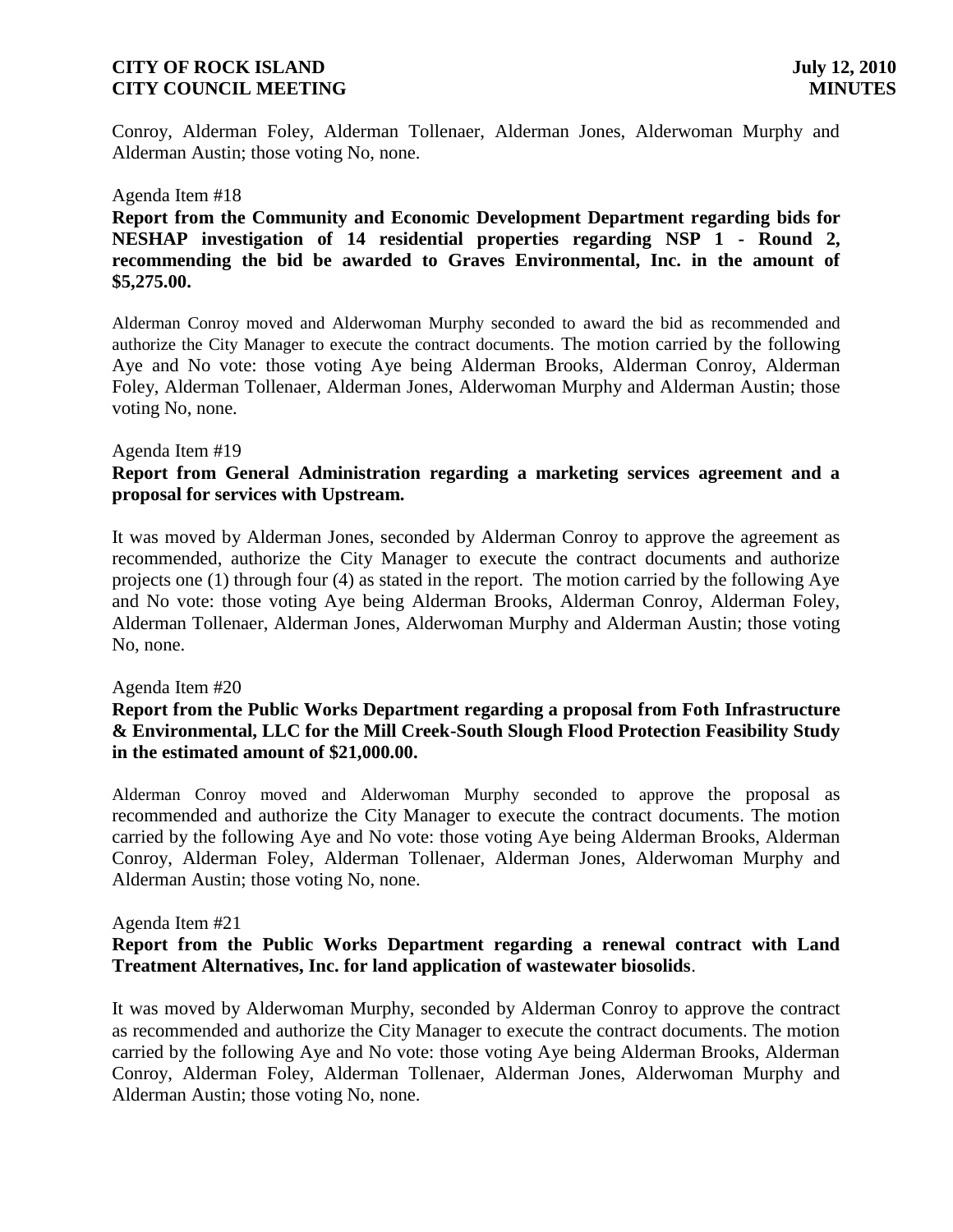#### Agenda Item #22

**Report from the Public Works Department regarding an amendment to the agreement with Symbiont for additional engineering services related to the wet weather treatment system at the Mill Street wastewater treatment facility in an amount not to exceed \$372,000.00**.

Alderman Tollenaer moved and Alderman Conroy seconded to approve the amendment as recommended and authorize the City Manager to execute the contract documents. The motion carried by the following Aye and No vote: those voting Aye being Alderman Brooks, Alderman Conroy, Alderman Foley, Alderman Tollenaer, Alderman Jones, Alderwoman Murphy and Alderman Austin; those voting No, none.

#### Agenda Item #23

**Report from the Public Works Department regarding a construction contract and loan agreement for CSO improvements to Outfalls 011 and 012, recommending awarding the construction contract to General Constructors, Inc. in the amount of \$518,500.00.**

It was moved by Alderwoman Murphy, seconded by Alderman Conroy to award the contract as recommended, authorize the City Manager to execute the contract documents and authorize the City Manager to execute the loan agreement.

Discussion followed. Alderman Austin inquired upon City Manager Phillips to explain the benefit that the City is receiving from the EPA.

City Manager Phillips stated that these are the obligated improvements that the City needs to make to the wastewater system. Mr. Phillips explained that these improvements are required by the USEPA and IEPA. Mr. Phillips stated that the City is working with the IEPA to try and take advantage of a loan and to write-off some of the principle. It was noted that \$128,879.00 and \$518,500.00 is going to be a grant rather than a loan and the balance is to be repaid at 1.25% interest. Mr. Phillips stated that this is substantially below what the City could borrow if the City were to borrow the money.

After more discussion, the motion carried by the following Aye and No vote: those voting Aye being Alderman Brooks, Alderman Conroy, Alderman Foley, Alderman Tollenaer, Alderman Jones, Alderwoman Murphy and Alderman Austin; those voting No, none.

Agenda Item #24

**Report from the Community and Economic Development Department regarding an agreement with Rock Valley Shopping Center, LLC for exterior improvements at 4000 Blackhawk Road.**

Alderman Tollenaer moved and Alderman Conroy seconded to approve the agreement as recommended and authorize the City Manager to execute the contract documents. The motion carried by the following Aye and No vote: those voting Aye being Alderman Brooks, Alderman Conroy, Alderman Foley, Alderman Tollenaer, Alderman Jones, Alderwoman Murphy and Alderman Austin; those voting No, none.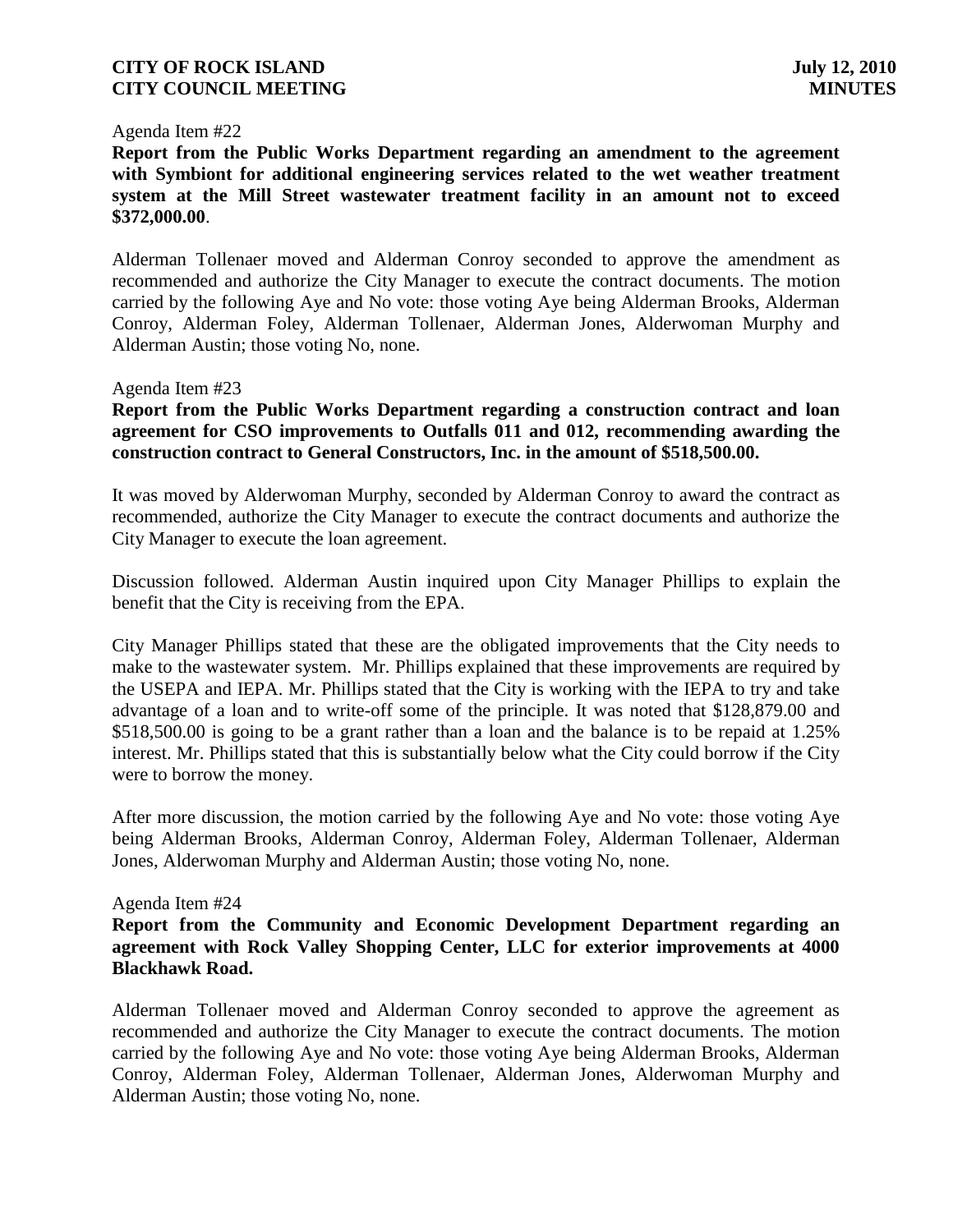#### Agenda Item #25

# **Report from the Administrative Services Department regarding a Special Ordinance providing for a fourth 90 day extension of the cable franchise agreement.**

It was moved by Alderman Conroy, seconded by Alderman Jones to consider, suspend the rules and pass the ordinance. The motion carried by the following Aye and No vote: those voting Aye being Alderman Brooks, Alderman Conroy, Alderman Foley, Alderman Tollenaer, Alderman Jones, Alderwoman Murphy and Alderman Austin; those voting No, none.

Note: Inadvertently, Agenda Item #27 was read before Agenda Item #26.

### Agenda Item #27

# **Report from the Public Works Department regarding Sunset Marina, recommending terminating the privatization process.**

It was moved by Alderman Tollenaer, seconded by Alderman Austin to approve the termination as recommended, authorize staff to continue in-house operations according to the Fiscal Year 2011 operating budget and authorize staff to review options for enhancing the marina's physical and financial condition and make recommendations as part of the Fiscal Year 2012 budget process. The motion carried by the following Aye and No vote: those voting Aye being Alderman Brooks, Alderman Conroy, Alderman Foley, Alderman Tollenaer, Alderman Jones, Alderwoman Murphy and Alderman Austin; those voting No, none.

#### Agenda Item #26

# **Report from the Public Works Department regarding modifications to the Rock Island Drainage Assistance Program, recommending removing timeline requirements, open requests year round and offer a Sump Pump Discharge Assistance Program.**

Alderwoman Murphy moved and Alderman Tollenaer seconded to approve the change in the Rock Island Drainage Assistance Program application process as recommended and approve implementation of the Sump Pump Discharge Assistance Program. The motion carried by the following Aye and No vote: those voting Aye being Alderman Brooks, Alderman Conroy, Alderman Foley, Alderman Tollenaer, Alderman Jones, Alderwoman Murphy and Alderman Austin; those voting No, none.

#### Agenda Item #28

# **Report from the Public Works Department regarding a Unique and Special Cases storm water utility charge credit for King Food Service, recommending a 50% credit effective on June 4, 2010.**

Alderman Conroy moved and Alderman Tollenaer seconded to approve the Unique and Special Cases storm water credit as recommended. The motion carried by the following Aye and No vote: those voting Aye being Alderman Brooks, Alderman Conroy, Alderman Foley, Alderman Tollenaer, Alderman Jones, Alderwoman Murphy and Alderman Austin; those voting No, none.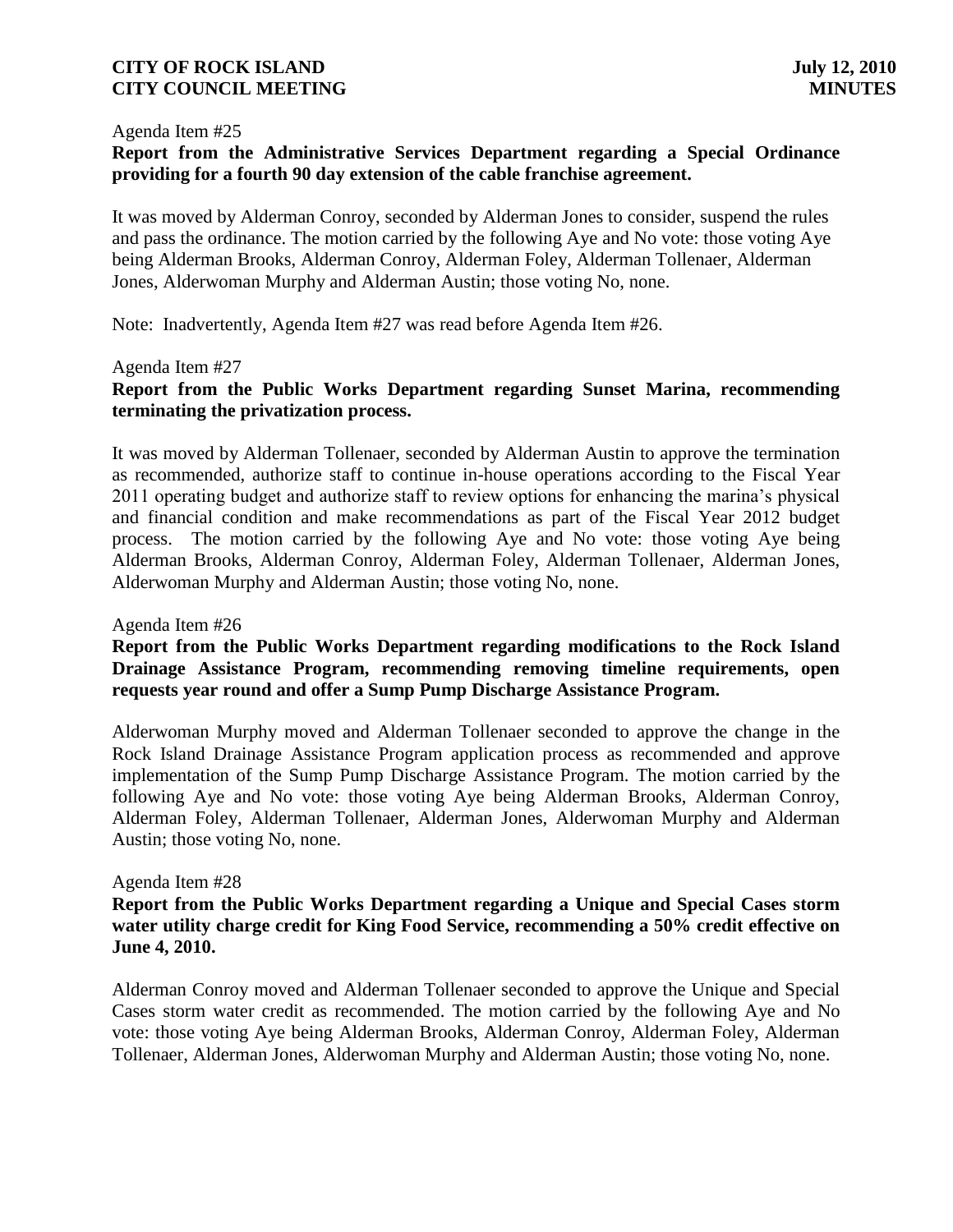Agenda Item #29

**Report from the Community and Economic Development Department regarding a street light request appeal for the placement of a street light in the middle of the 4500 block of 12th Avenue.**

Note: the original motion from CED was to deny the street light request appeal.

It was moved by Alderwoman Murphy, seconded by Alderman Brooks to approve the street light request appeal in the middle of the 4500 block of  $12<sup>th</sup>$  Avenue.

Discussion followed:

Mr. John Allison of  $4547 \frac{12^{th}}{h}$  Avenue, Ms Rosemary Doppler of  $4532 \frac{12^{th}}{h}$  Avenue and Ms. Terri Falk of  $4520 \frac{12^{\text{th}}}{}$  Avenue stepped forward.

Ms. Falk stated that they were at the Council meeting on behalf of the residents of  $12<sup>th</sup>$  Avenue east and north to request that a street light be installed in the 4500 block of  $12<sup>th</sup>$  Avenue.

Ms. Falk explained the reasoning behind the request that was originally denied for the installation of the streetlight. Some of the reasons included; no illumination at night when turning on to  $12<sup>th</sup>$  Avenue from  $45<sup>th</sup>$  Street; single women, elderly residents and children living in the neighborhood and for the safety of the residents in general that live in the neighborhood.

Alderman Brooks inquired as to how much it would cost to install a street light in that area.

City Manager Phillips stated that there would be a monthly charge, possibly \$5.00 per month.

After discussion , the motion carried by the following Aye and No vote: those voting Aye being Alderman Brooks, Alderman Conroy, Alderman Foley, Alderman Jones, Alderwoman Murphy and Alderman Austin; those voting No, Alderman Tollenaer.

Agenda Item #30

**Report from the Traffic Engineering Committee regarding a request for installation of crosswalks and school crossing signs at 10th Avenue and 9th Street (east/west on south side of 10th Avenue), 12th Avenue and 9th Street (north/south on west side of 9th Street), 18th Avenue and 5th Street (east/west on north side of 18th Avenue) and 18th Avenue and 12th Street (north/south on west side of 12th Street.)**

Alderman Conroy moved and Alderwoman Murphy seconded to approve the request as recommended. The motion carried by the following Aye and No vote: those voting Aye being Alderman Brooks, Alderman Conroy, Alderman Foley, Alderman Tollenaer, Alderman Jones, Alderwoman Murphy and Alderman Austin; those voting No, none.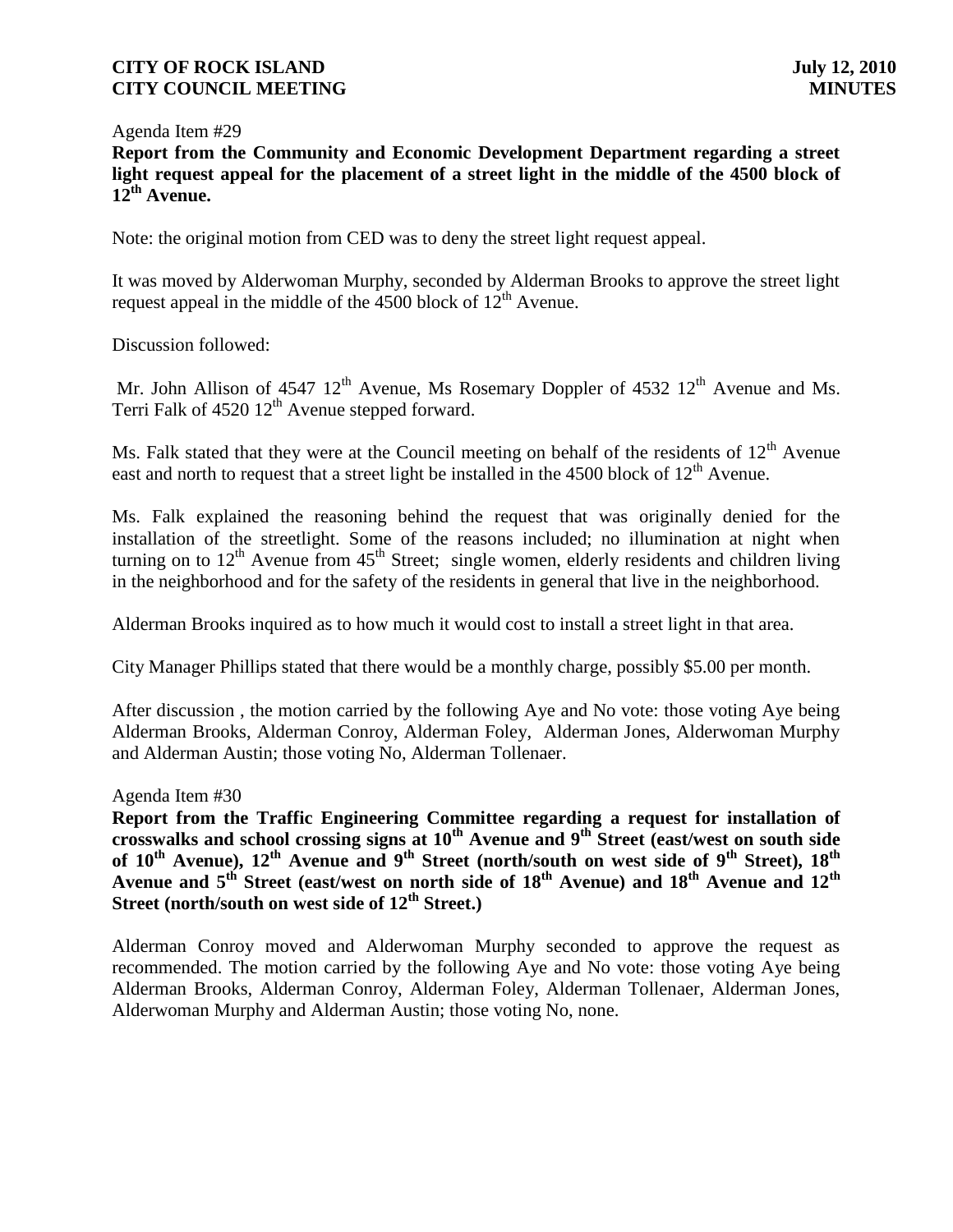#### Agenda Item #31

# **Report from the Mayor regarding a reappointment to the Sunset Marina Boater's Advisory Committee.**

It was moved by Alderman Austin, seconded by Alderman Tollenaer to approve the reappointment as recommended. The motion carried by the following Aye and No vote: those voting Aye being Alderman Conroy, Alderman Foley, Alderman Tollenaer, Alderman Jones, Alderwoman Murphy and Alderman Austin; those voting No, Alderman Brooks .

Mr. Randy McMurray was reappointed as an at-large member to the Sunset Marina Boater's Advisory Committee.

#### Agenda Item #32

**Report from the City Clerk regarding a request from the Daiquiri Factory for a modification to their July 16th and July 17th event application, requesting to close the intersection at 18th Street and 2nd Avenue, extending to east side of Arts Alley for their 6th Anniversary Party**.

Alderman Jones moved and Alderwoman Murphy seconded to approve the request as recommended. The motion carried by the following Aye and No vote: those voting Aye being Alderman Brooks, Alderman Conroy, Alderman Foley, Alderman Tollenaer, Alderman Jones, Alderwoman Murphy and Alderman Austin; those voting No, none.

Agenda Item #33

# **Report from the City Clerk regarding a Plaza activity permit application for Malarkey's to hold a concert on Sunday, July 18, 2010 from 3:00 p.m. to 9:00 p.m.**

It was moved by Alderman Austin, seconded by Alderman Jones to approve the event for Malarkey's as recommended, subject to complying with all other liquor and Plaza regulations. The motion carried by the following Aye and No vote: those voting Aye being Alderman Brooks, Alderman Conroy, Alderman Foley, Alderman Tollenaer, Alderman Jones, Alderwoman Murphy and Alderman Austin; those voting No, none.

Agenda Item #34

**Report from the City Clerk regarding a Sound Amplification Permit for Broadway Presbyterian Church to hold a series of concerts on Sunday, July 18, August 15 and September 19, 2010 from 3:30 p.m. to 6:30 p.m. at 710 23rd Street.**

Alderman Jones moved and Alderman Tollenaer seconded to approve the sound amplification permit as recommended. The motion carried by the following Aye and No vote: those voting Aye being Alderman Brooks, Alderman Conroy, Alderman Foley, Alderman Tollenaer, Alderman Jones, Alderwoman Murphy and Alderman Austin; those voting No, none.

#### Agenda Item #35

**Report from the City Clerk regarding a request from Reverend Willie E. Jones of the People's Missionary Baptist Church for parking to be permitted at the curbside along the**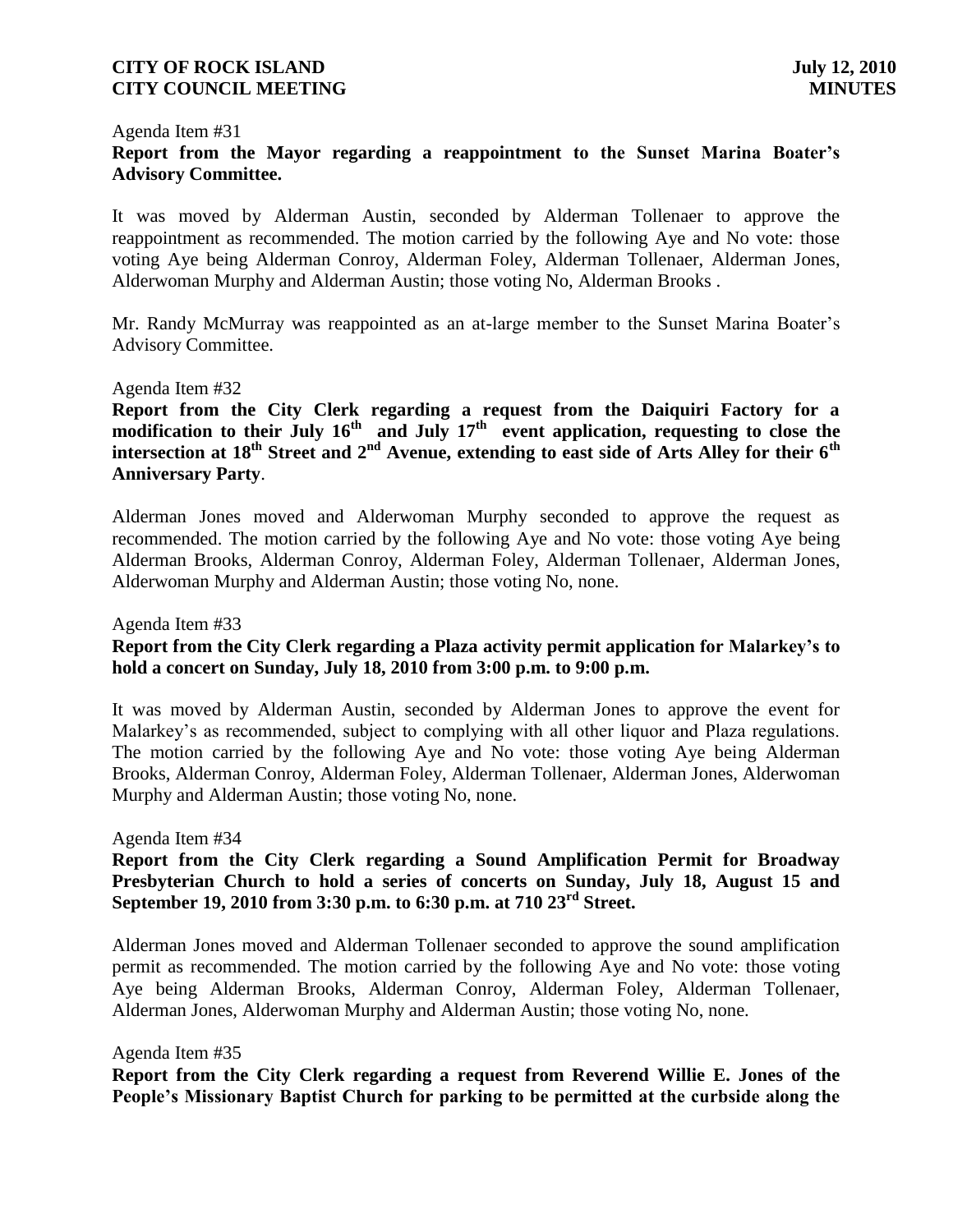**east and west sides of 23rd Street between 5th and 6th Avenues on Tuesday, July 27 and Thursday, July 29, 2010 from 9:00 a.m. to 9:30 p.m. for their annual Eastern District Christian Education Convention.**

It was moved by Alderman Tollenaer, seconded by Alderman Jones to approve the request as recommended.

Alderman Austin inquired as to whether the neighbors have been made aware of this parking issue.

Alderman Jones stated that meetings have been held regarding similar issues with parking. It was noted that these types of requests are received quite frequently.

After discussion, the motion carried by the following Aye and No vote: those voting Aye being Alderman Brooks, Alderman Conroy, Alderman Foley, Alderman Tollenaer, Alderman Jones, Alderwoman Murphy and Alderman Austin; those voting No, none.

### Agenda Item #36

**Report from the City Clerk regarding a request from Broadway Presbyterian Church to close off a portion of 23rd Street from the corner of 7th Avenue to the end of their property on Saturday, September 11, 2010 from 8:00 a.m. to 3:00 p.m. for a Community Resource Fair with Greenbush Neighbors.**

Alderwoman Murphy moved and Alderman Conroy seconded to approve the request as recommended. The motion carried by the following Aye and No vote: those voting Aye being Alderman Brooks, Alderman Conroy, Alderman Foley, Alderman Tollenaer, Alderman Jones, Alderwoman Murphy and Alderman Austin; those voting No, none.

# Agenda Item #37

# **Items from the City Manager's Memorandum Packet.**

Mr. Phillips stated that information is included in the memo packet regarding the Capital Improvement Plan Project Status Report.

Mr. Phillips indicated that meetings are scheduled on the Quad City Chamber of Commerce plan for merging. Mr. Phillips added that if Council has the opportunity, they may want to attend one of the meetings before the scheduled vote on the merger between the two chambers. It was noted that the vote is planned for July  $28<sup>th</sup>$ .

Alderman Conroy commented that Schwiebert Riverfront Park is a fantastic facility and encouraged everyone to go to the park and enjoy it. Alderman Conroy also thanked everyone involved that worked on the park.

Alderman Brooks also thanked everyone involved that worked on the park.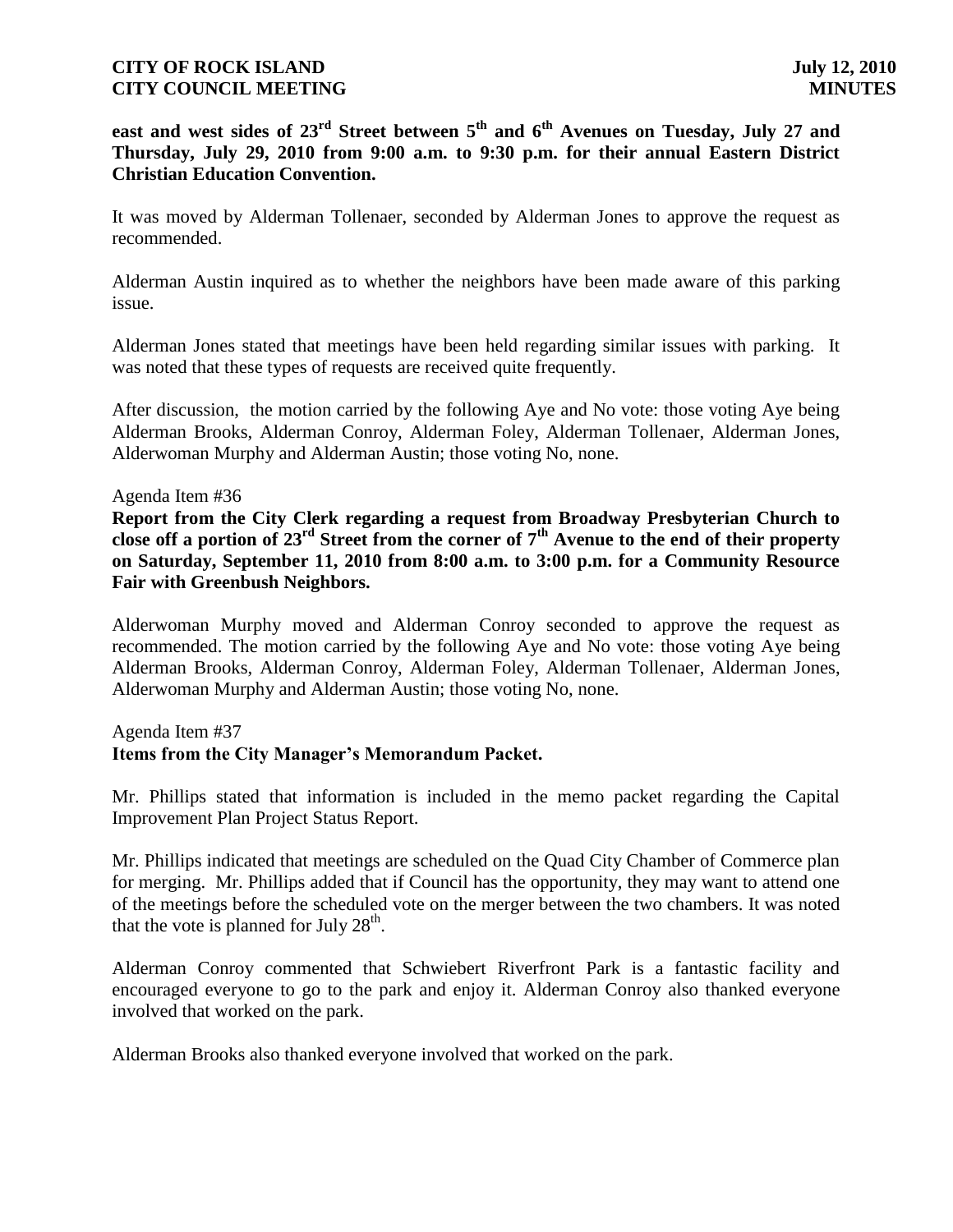Alderman Jones commented on what an asset the park is and will be in the future for the  $5<sup>th</sup>$ Ward and the City.

Alderwoman Murphy commented that the park is Mom friendly and the park is a success because it is filled with people.

Alderwoman Murphy reminded everyone to Shop Rock Island. Alderwoman Murphy stated that Hungry Hobo is located at  $2532\,18^{th}$  Avenue. Alderwoman Murphy offered that Hungry Hobo offers a variety of soups, sandwiches and salads and they deliver boxed lunches. It was noted that Hungry Hobo is open Monday through Friday from 10:00 a.m. to 10:00 p.m., Saturday from 10:00 a.m. to 9:00 p.m. and Sunday from 11:00 a.m. to 9:00 p.m.

Agenda Item #38 **Other Business**

Mr. Gary Park of 2231  $25<sup>th</sup>$  Street stepped forward. Mr. Park voiced concerns regarding the upgrading of  $25<sup>th</sup>$  Street from a residential street to either an artery or thoroughfare. Mr. Park stated that there is a lot of traffic in front of his house. Mr. Park also voiced concerns regarding the lack of maintenance on this street. Mr. Park discussed  $18<sup>th</sup>$  Avenue to  $20<sup>th</sup>$  Avenue and stated that the street is in complete destruction and inquired as to what could be done to repair the street. Mr. Park didn't believe that his street should be included in a special assessment.

After much discussion, Mr. Phillips stated that the City updates its five (5) year Capital Improvement Plan every year. Mr. Phillips added that he didn't think that Mr. Park's section of  $25<sup>th</sup>$  Street was included in the current five (5) year plan. Mr. Phillips added that traffic counts would have to be looked at, and to see if funds would be available and if the street would be eligible to be included in the Capital Improvement Plan.

Mr. Park also voiced concerns regarding the destruction of  $16<sup>th</sup>$  Avenue between  $22<sup>nd</sup>$  Street to 24<sup>th</sup> Street due to construction equipment utilizing the street because of the new school. Mr. Park discussed the types of materials used for the street as it relates to the devaluation of his property. In addition, Mr. Park inquired as to why  $16<sup>th</sup>$  Avenue gets concrete with his tax dollars and  $25<sup>th</sup>$ Street is getting asphalt with the same tax dollars.

After much discussion, Mr. Phillips stated that Mr. Park could discuss the types of material used and the reconstruction component with Public Works.

Mr. Gregg Cotton, a representative of the Esquire Lodge at  $427$   $7<sup>th</sup>$  Avenue stepped forward. Mr. Cotton voiced concerns regarding the Esquire Lodge not having adequate parking and patrons not being able to park directly across the street in front of the building along the  $7<sup>th</sup>$ Avenue bike path when the lodge has special events. Mr. Cotton was inquiring as to whether the lodge and Public Works could discuss alternatives for parking and come up with a long-term solution for parking.